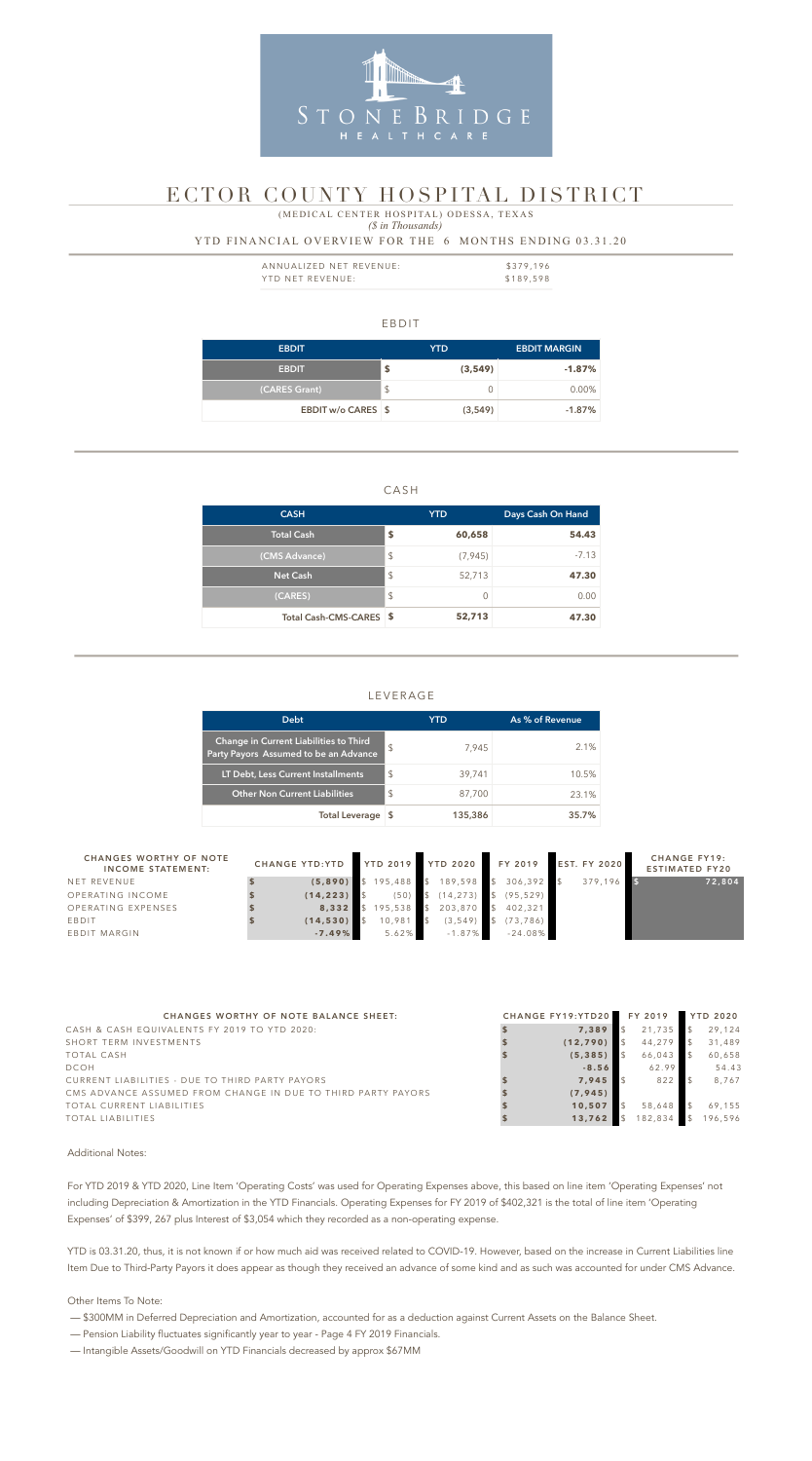

# EBDIT

# *(\$ in Thousands)*  YTD EBDIT WITH & WITHOUT CARES GRANT FOR THE 6 MONTHS ENDING 03.31.20 ECTOR COUNTY HOSPITAL DISTRICT

| ANNUALIZED NET REVENUE: | \$379,196 |
|-------------------------|-----------|
| YTD NET REVENUE:        | \$189,598 |

## EBDIT YTD 2020

| <b>EBDIT</b>             |               | <b>YTD</b> | <b>EBDIT MARGIN</b> |
|--------------------------|---------------|------------|---------------------|
| <b>Operating Income</b>  | \$            | (14, 273)  |                     |
| <b>Plus Interest</b>     | $\mathcal{L}$ | 1.490      |                     |
| <b>Plus Depreciation</b> | $\frac{1}{2}$ | 9,234      |                     |
| Total EBDIT \$           |               | (3,549)    | $-1.87%$            |

#### CARES GRANT

| <b>CARES GRANT</b>         | <b>YTD</b> |
|----------------------------|------------|
| <b>CARES Grant 1</b>       |            |
| <b>CARES Grant 2</b>       |            |
| <b>Total CARES Funding</b> | ∣\$        |

### EBDIT WITHOUT CARES

| <b>EBDIT WITHOUT CARES</b> | YTD.    | <b>EBDIT MARGIN</b> |
|----------------------------|---------|---------------------|
| <b>EBDIT w/ CARES</b>      | (3,549) | $-1.87\%$           |
| (CARES)                    |         | $0.00\%$            |
| Total EBDIT w/o CARES \$   | (3,549) | $-1.87\%$           |